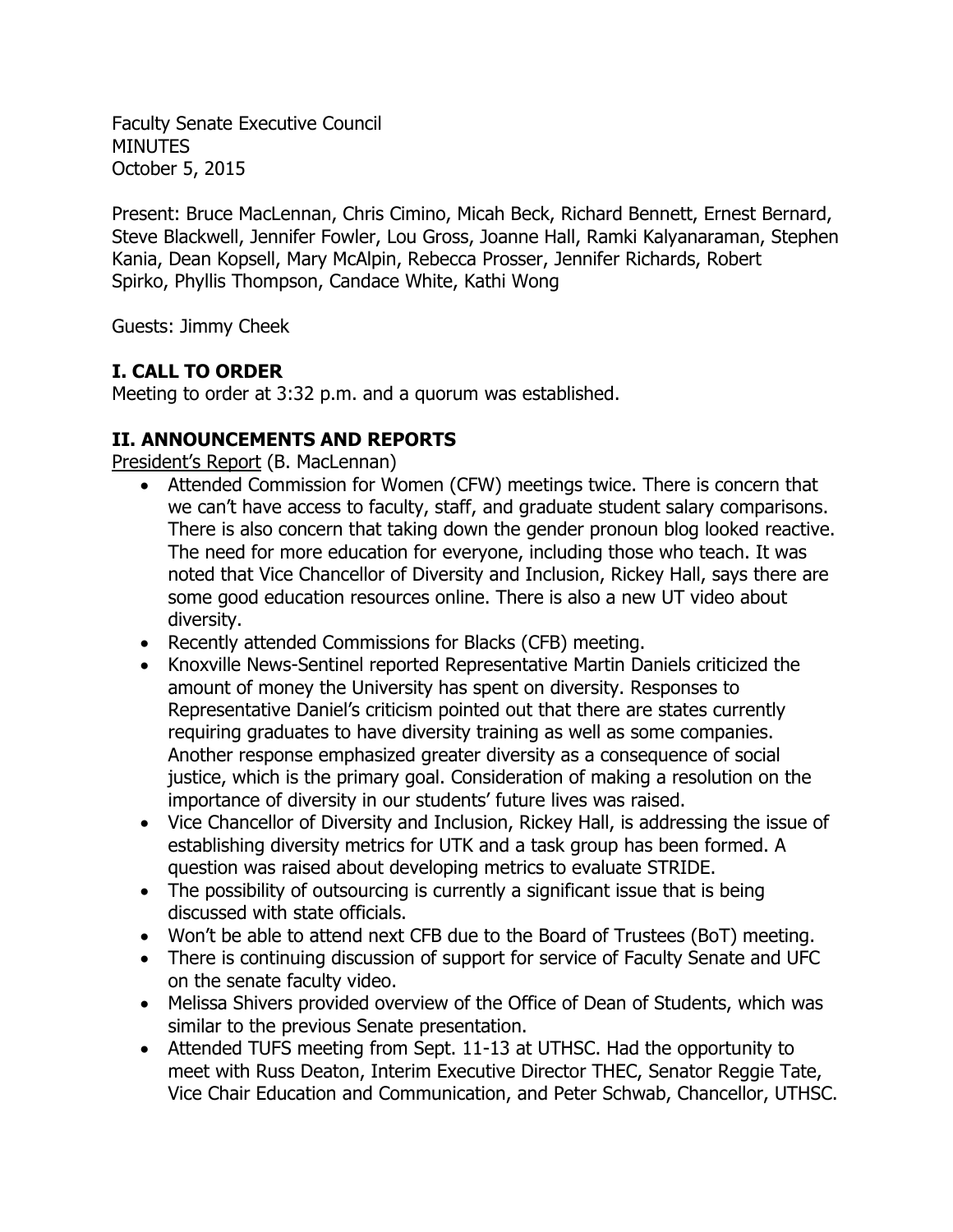The issues addressed included unintended consequences of THEC formula (no quality metrics), validation of teaching evaluations, and "Unfit for duty" and mental health issues. UTK will tentatively host the spring meeting, which is tentatively scheduled the first weekend in April.

- Participated in workshop on writing expectations at first Department Heads Forum on September 24, 2015.
- Participated as member of Alumni Board of Directors at business meeting and awards dinner on October 2, 2015.
- D. Hughes discussed a new database that searches for alumni by degree. The database might also be good for advising.
- M. Theriot presented on QEP and Experiential Learning. Questions were asked about assessment and the importance of diversity and inclusion were stressed during the discussion.
- UCW-CWA suggested drafting a resolution on outsourcing. The assignment was forwarded to the Budget and Planning Committee for consideration.
- A friendly reminder to post committee minutes.
- A question that faculty has raised is if the current cost formula will change for future 2-year college transfer students who may not be as prepared. A question was raised about this potential possibly changing the cost formula.
- There is a current initiative examining strategies for how to control textbook costs.
- There is a new database that is able to track graduated students by their degree and what they are doing with the degree.

Chancellor's Report (J. Cheek)

- The Chancellor recently attended the Alumni Board Awards Dinner.
- Four Distinguished Alumnus/Alumna awards were presented at the Alumni Board Awards Dinner to Senator Bob Corker; Alan Wilson, President and CEO of McCormick & Company; Kim Bush, Sr. Vice President of the Bill and Melinda Gates Foundation; and Amy Miles, CEO of Regal Entertainment Group.
- The Black Cultural Center is being renamed the Frieson Black Cultural Center in honor of the alumni Frieson brothers who gifted the center with a million dollar donation.
- Chancellor Cheek recently took a bus tour to meet people all over TN and let them know that UT is interested in them. During the trip, Chancellor Cheek personally delivered acceptance letters to some of the best and brightest high school students across TN.
- Diversity is an important and critical and will be added to the University's strategic plan, #6. A review of the metrics shows that the university is done fairly well and we are doing better than some of our peers.
- There is an upcoming meeting with the senate education committee scheduled for October 14, 2015. A concern that has been raised is the amount of money spent on diversity. UTK is 60% of the system figure. Currently, we are underinvested as compared to peers. A question was raised about what the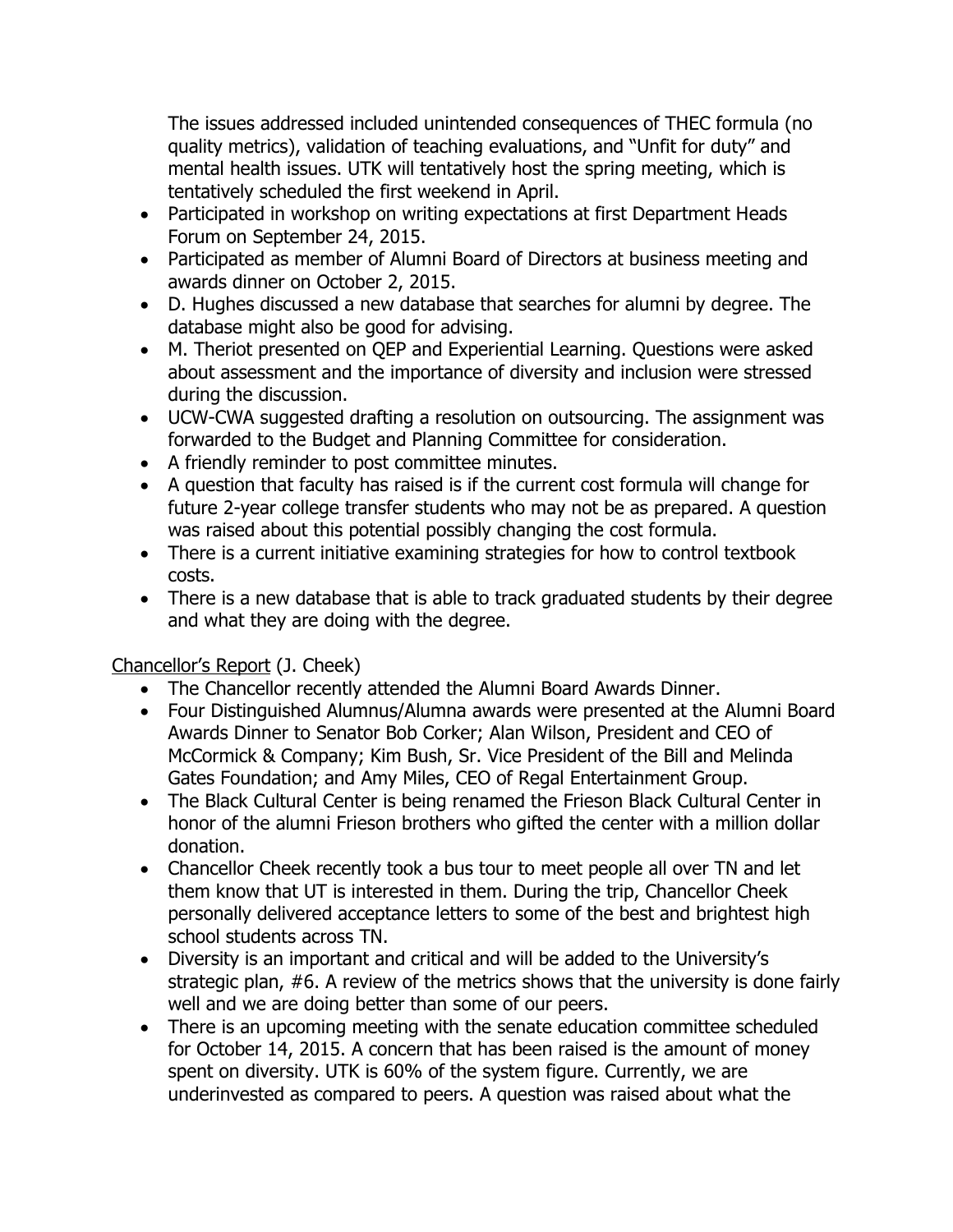Senate could possibly do as a response about the diversity issue. It was expressed that the senate needs to assist with this issue. A decision was made to wait until after the meeting on the  $14<sup>th</sup>$  to gather more information and to be able to think about this more.

- An important issue to be addressed at the BoT meeting on Friday is the Code of Student Conduct. The BoT is supportive of the changes. Will be presented on Friday: The major objector of the Student Conduct Code is Martin Daniel. Two of his objections include the plan for eliminating the Greek Judicial Board and requiring a preponderance of evidence required by the DoE for sexual misconduct.
- The possibility of the state outsourcing remains a concern. The university currently outsources about 40 services such as food so the practice is not new to the administration. The governor continues to state that we can opt out.

Provost Report (S. Martin)

The Provost was unable to attend.

# **III. APPROVAL OF MINUTES**

E. Bernard moved to approve the Executive Council meeting minutes of September 8, 2015 [\(http://senate.utk.edu/archives/senate-reports-minutes-publications-2015-2016\)](http://senate.utk.edu/archives/senate-reports-minutes-publications-2015-2016). L. Gross seconded the motion, and the minutes were approved.

#### **IV. UNFINISHED BUSINESS**

None.

## **V. REPORTS OF STANDING COMMITTEES**

Appeals Committee (R. Prosser) No report.

Athletics Committee (D. Kopsell)

- Shared information about the VoLeaders Academy. Athletes have been reaching out to the community in order to provide services for organizations like Big Brothers and Big Sisters. The athletes will also be going to Brazil for the program's first service immersion experience in 2016.
- L. Gross noted that he has seen golf carts around handing out food. According to D. Kopsell, the athletes require a large number of calories throughout the day so they don't lose weight from their training regiments. A nutritionist is also being consulted.

Benefits & Professional Development Committee (M. Beck)

• Continuing to figure out if benefit for equality for unmarried people is something faculty wants the committee to focus on. The committee is currently looking at peer institutions. The second option is to examine professional development for non-tenured faculty. The committee is also looking at other universities to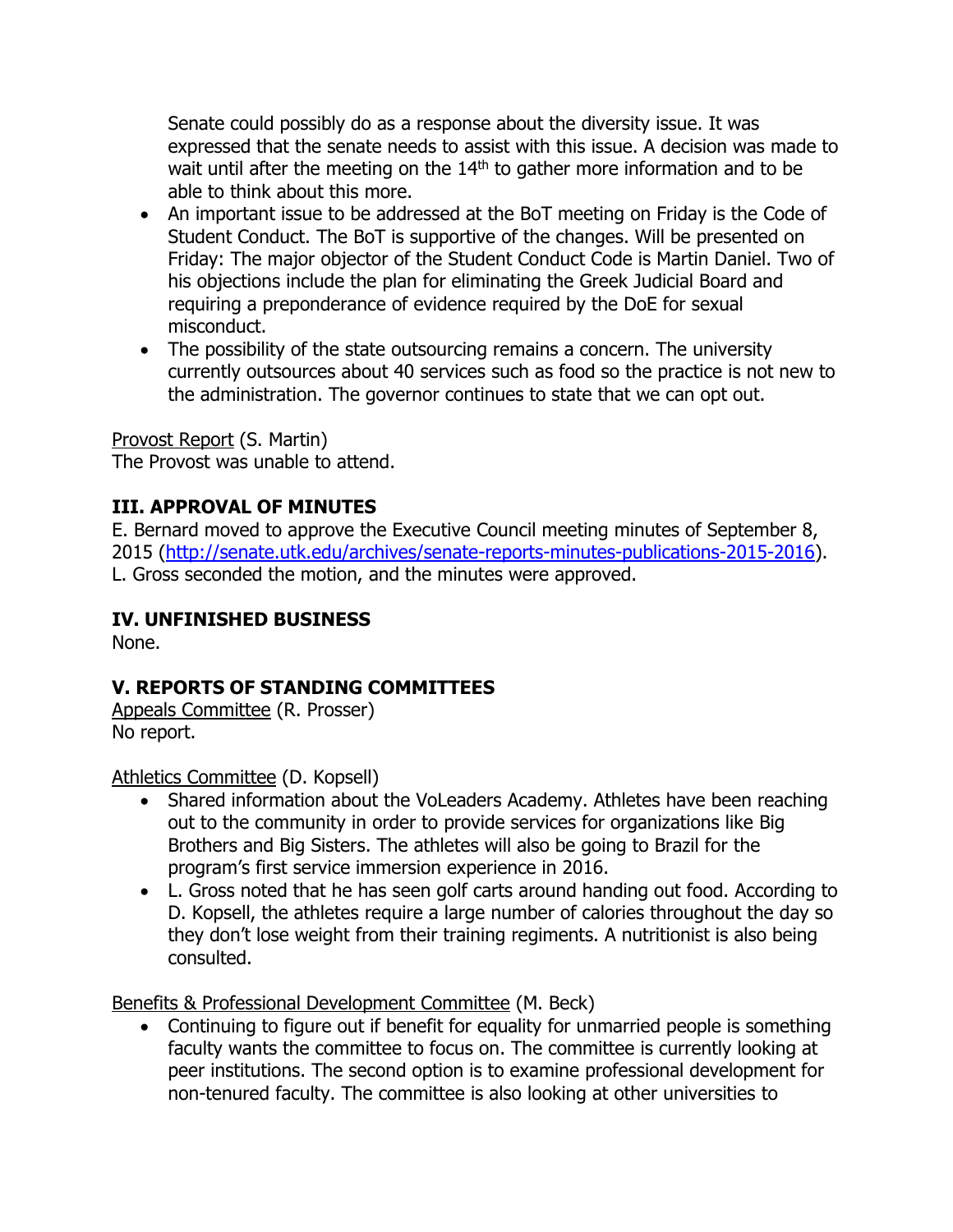examine what they are doing. M. Beck notes this may be a good option because there are tenured faculty concerns related to the increase of non-tenured faculty. C. White advised that there are a lot of legalities involved regarding benefits across states that can negatively impact efforts.

 R. Kalyanaraman inquired about the current 50% reduction off academic tuition benefit for family and if there has been a comparison with other institutions. Beck said this question has not come up before and it could be examined. It was noted that many institutions have provide a 100% benefit for kids. R. Prosser noted that with the HOPE Scholarship tuition is basically free.

Budget & Planning Committee (L. Gross)

- There is a meeting with Chancellor Cheek on Thursday and there will be a discussion about administrators meeting their responsibility to follow the faculty handbook when introducing new policies. There have been some policies put into place that affect faculty but they were not implemented according to the process published within the Faculty Handbook.
- Committee decided not to do a living wage assessment this year.
- C. White asked if gender equity pay was going to be examined. L. Gross stated this item is currently on hold because Institutional Research advised the Provost that these kinds of studies are best done by an independent evaluator that is not affiliated with the university. White asked if salaries aren't public data and Gross explained that the data wouldn't distinguish between different contracts so it wouldn't be helpful. The committee will continue to work on this.

Faculty Affairs Committee (J. Fowler) No report.

#### Graduate Council (S. Kania)

• No report. L. Gross requested data on total number of graduates here because there is some concern that there are less assistantships. Total number of stipends is going up because of external support. It was noted that some departments have lessened the positions in order to up the stipend. Gross noted that there has been a reduction from \$800,000 in athletic support to \$550,000. He stated that C. Cimino reports the money that athletics was giving was never permanent and it is no longer there. However, other money has been put in its place. The money for graduates is given to each department and they decide what to do with it. S. Kania stated he would look at data for GTAs and Graduate Assistants.

Library & Information Technology Committee (K. Wong)

• There seems to be a disconnection between which classrooms faculty are being assigned and what they need a classroom to contain in order to teach the class. The need for two-way communication system was emphasized.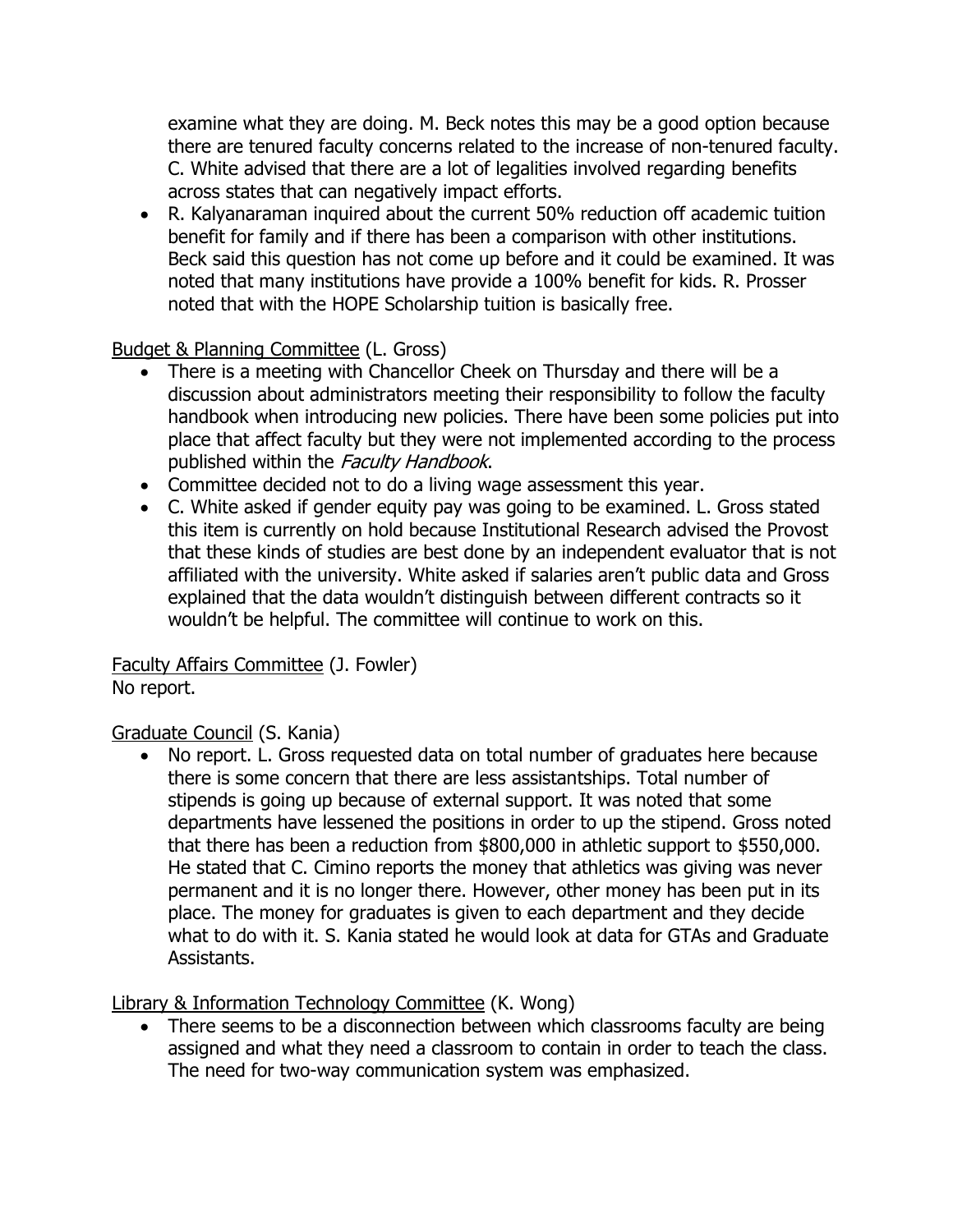Nominations and Appointments Committee (B. Ownley) No report.

Research Council (R. Kalyanaraman)

 A task force headed by Robert Nobles has been formed to look at software. Policy and procedures about biosafety and hazards will be provided by October 1, 2015, and feedback is requested by October 30, 2015.

Teaching and Learning Council (J. Richards)

- Currently examining textbook prices and the other options that students have besides textbooks. M. Beck mentioned that he was recently approached by a Pearson representative about making texts available to students through Blackboard. A question was raised about if this is something professors have to do. Something should be presented faculty.
- A question was raised regarding accessibility policies and there was agreement that they need to be reviewed.
- Importance of diversity for education was raised for discussion.

Undergraduate Council (R. Bennett) No report.

Non-Tenure Track (NTT) Faculty Committee (M. Collins) No report.

University System Relations Committee (S. Blackwell) No report.

# **VI. NEW BUSINESS**

Invitation from the Foundation of Individual Rights in Education (FIRE) (J. Fowler)

 J. Fowler shared an invitation from the Foundation of Individual Rights in Education (FIRE) to endorse the 2014 University of Chicago's Report of the Committee of Freedom of Expression [\(http://senate.utk.edu/archives/senate](http://senate.utk.edu/archives/senate-reports-minutes-publications-2015-2016)[reports-minutes-publications-2015-2016\)](http://senate.utk.edu/archives/senate-reports-minutes-publications-2015-2016). The policy was read aloud and since then Perdue and Princeton have signed on to it. C. White noted that academic freedom is only for tenured track not non-tenured faculty. B. MacLennan sees this as a tension between academic freedom and civility. There is a debate across the country and it was noted that too much freedom could make it hostile for some. Another point was made that no one wants a place where people are denouncing others. A concern was raised that the Faculty Handbook addresses this issue adequately and an important question that needs answering is where the line needs to be drawn. S. Kania stated that this sounds more like a statement than a policy. Fowler asked if this is something we want to look at? Consider it for inclusion in the *Faculty Handbook* or support. J. Hall suggested we should look at if we want to support this statement and encouraged that we